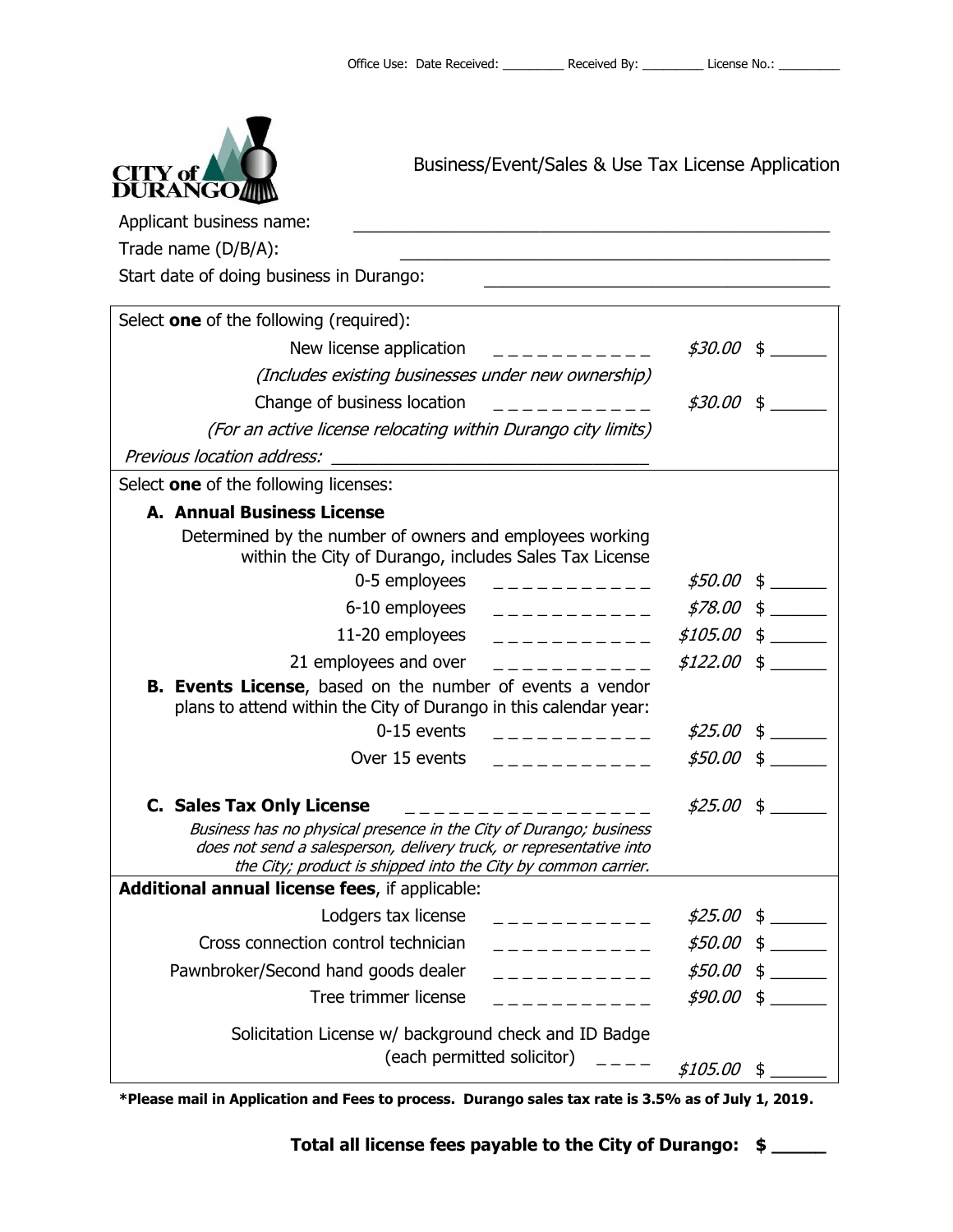| <b>Business Information</b> |
|-----------------------------|
|-----------------------------|

| Address of premises:         |                                                                                                                                                                                                                                                                                                                                                    |
|------------------------------|----------------------------------------------------------------------------------------------------------------------------------------------------------------------------------------------------------------------------------------------------------------------------------------------------------------------------------------------------|
| City, state, ZIP:            | Premises telephone:                                                                                                                                                                                                                                                                                                                                |
| <b>Business email:</b>       | Website:                                                                                                                                                                                                                                                                                                                                           |
|                              | Check here if business is based in a home within the City of Durango. All home-based<br>businesses must first obtain a Special Use Permit from Planning (1235 Camino del Rio;<br>ph. 375-4850) and attach it to this application. The Permit is required even if clients<br>are not seen at the residence or if the business is remotely operated. |
|                              | Does this business involve alcohol or liquor in any way?<br>Yes<br>No                                                                                                                                                                                                                                                                              |
|                              | Does this business involve marijuana in any way?<br>Yes<br>No                                                                                                                                                                                                                                                                                      |
|                              | If the answer to either of these questions is yes, please explain in detail:                                                                                                                                                                                                                                                                       |
|                              | Does this business include retail sales and/or lodging services?                                                                                                                                                                                                                                                                                   |
| Sales tax filing frequency:  | Monthly (more than \$10,000 in taxable gross sales per month)                                                                                                                                                                                                                                                                                      |
| City sales tax rate is 3.5%. | Quarterly (less than \$10,000 in taxable gross sales per month)                                                                                                                                                                                                                                                                                    |
|                              | Annual (no product sales, must submit tax form annually)                                                                                                                                                                                                                                                                                           |
| Applying as (check one):     | Corporation<br>Limited Liability Corporation                                                                                                                                                                                                                                                                                                       |
|                              | Non-Profit – Proof of non-profit status is<br>Partnership<br>required.                                                                                                                                                                                                                                                                             |
|                              | Individual/Sole Proprietor - Affidavit of Lawful Presence and copy<br>of ID are required for all Sole Proprietorships.                                                                                                                                                                                                                             |
| License mailing contact:     |                                                                                                                                                                                                                                                                                                                                                    |
| Title/position:              |                                                                                                                                                                                                                                                                                                                                                    |
| Mailing address:             | (check if same as<br>❏<br>address of premises)                                                                                                                                                                                                                                                                                                     |
| City, state, ZIP:            |                                                                                                                                                                                                                                                                                                                                                    |
| Email:                       | Telephone:                                                                                                                                                                                                                                                                                                                                         |
|                              | *Clerks office will use email to forward licenses and renewals                                                                                                                                                                                                                                                                                     |
| Sales tax mailing contact:   |                                                                                                                                                                                                                                                                                                                                                    |
| Title/position:              |                                                                                                                                                                                                                                                                                                                                                    |
| Mailing address:             | (check if same as<br>❏<br>address of premises)                                                                                                                                                                                                                                                                                                     |
| City, state, ZIP:            |                                                                                                                                                                                                                                                                                                                                                    |
| Email:                       | Telephone:                                                                                                                                                                                                                                                                                                                                         |
|                              | *Clerks office will use email to forward licenses and renewals                                                                                                                                                                                                                                                                                     |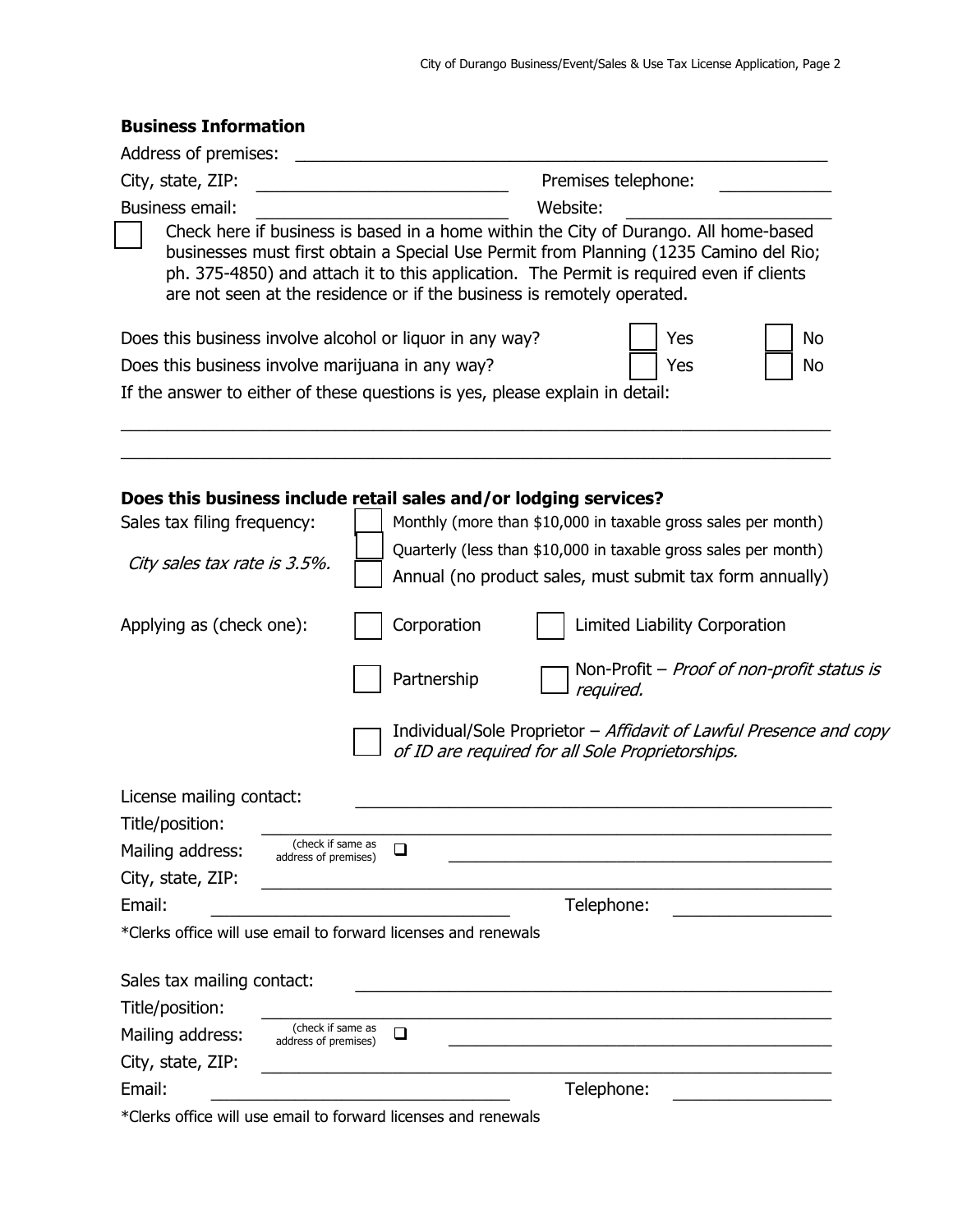| Local emergency contact<br>(only for businesses within city limits):<br>Title/position: |                                           |        |            |  |
|-----------------------------------------------------------------------------------------|-------------------------------------------|--------|------------|--|
| Mailing address:                                                                        | (check if same as<br>address of premises) | $\Box$ |            |  |
| City, state, ZIP:                                                                       |                                           |        |            |  |
| Email:                                                                                  |                                           |        | Telephone: |  |
| *Clerks office will use email to forward licenses and renewals                          |                                           |        |            |  |

Briefly describe the nature of the business. Include types of products and services provided. (Description will be available to the public.)

\_\_\_\_\_\_\_\_\_\_\_\_\_\_\_\_\_\_\_\_\_\_\_\_\_\_\_\_\_\_\_\_\_\_\_\_\_\_\_\_\_\_\_\_\_\_\_\_\_\_\_\_\_\_\_\_\_\_\_\_\_\_\_\_\_\_\_\_\_\_\_\_\_\_\_\_ \_\_\_\_\_\_\_\_\_\_\_\_\_\_\_\_\_\_\_\_\_\_\_\_\_\_\_\_\_\_\_\_\_\_\_\_\_\_\_\_\_\_\_\_\_\_\_\_\_\_\_\_\_\_\_\_\_\_\_\_\_\_\_\_\_\_\_\_\_\_\_\_\_\_\_\_

| <b>Additional license requirements:</b>       |  |                                                                                                                                                                                                                                                                                                                 |  |
|-----------------------------------------------|--|-----------------------------------------------------------------------------------------------------------------------------------------------------------------------------------------------------------------------------------------------------------------------------------------------------------------|--|
| Excavators:                                   |  | You must provide a current \$5000 Excavator's Bond to the City<br>Clerk's office.                                                                                                                                                                                                                               |  |
| Plumbers:                                     |  | You must provide a copy of your Master Plumber's License and a<br>\$5000 bond to the City Clerk's office.                                                                                                                                                                                                       |  |
| Tree trimmers:                                |  | You must provide proof of insurance to the City Clerk's office. In<br>addition, you must pass a written test and a practical pruning exam<br>administered by the Parks Department. You will pay the business<br>license fee plus the tree-trimmer license fee annually.                                         |  |
| Rafters:                                      |  | You must provide the City Clerk's office an insurance policy naming<br>the City of Durango as additional insured in the minimum amount of<br>\$500,000.                                                                                                                                                         |  |
| Massage<br>therapists:                        |  | You must provide a copy of your State of Colorado Massage<br>Therapist registration to the City Clerk's office.                                                                                                                                                                                                 |  |
| Cross<br>connection<br>control<br>technician: |  | You must provide proof of insurance, current Backflow Prevention<br>Assembly Tester Certificate (ABPA, ASSE, or ABC), and a current<br>Gauge Calibration Certificate to the City Clerk's office. You will pay<br>the business license fee plus the Cross Connection Control Technician<br>license fee annually. |  |
| Solicitor's<br>License                        |  | Must complete the Individual History Record form for a background<br>check and take photo in Clerk's Office for an ID Badge.                                                                                                                                                                                    |  |
|                                               |  | It is your responsibility to provide current documents to the City Clerk's office<br>for the life of the license.                                                                                                                                                                                               |  |